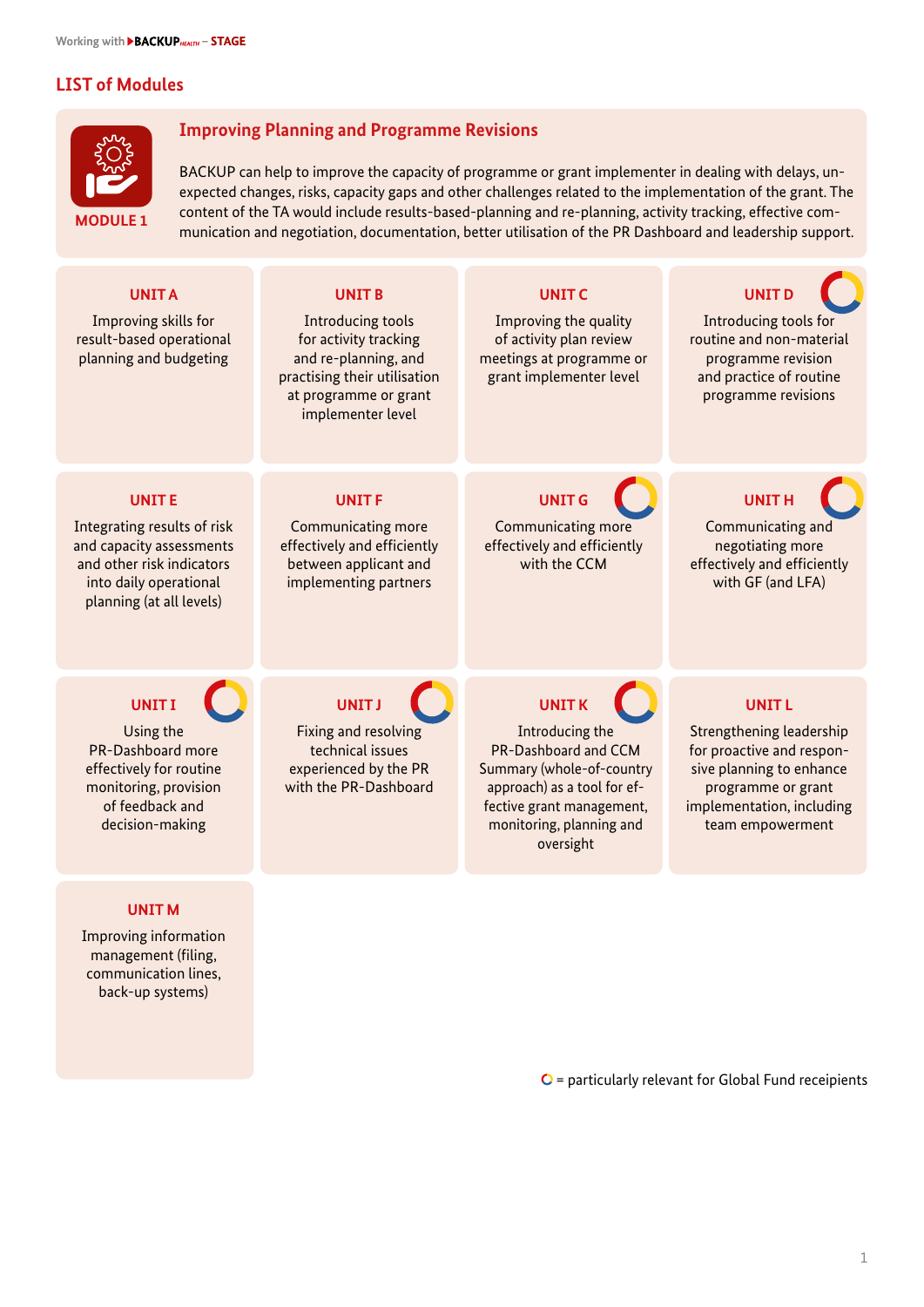

# **Managing Data Challenges**

BACKUP could assist STAGE Applicants to avoid delays in reporting and errors in forecasting (financial and PSM) due to delayed, incomplete and low-quality data. The content of the TA would include methods that allow recipients to use imperfect data for programmatic reporting, decision-making and forecasting; enhance the input and use of data in the PR Dashboard; and specific interventions to improve data quality (namely the improvement of indicators where denominators are unclear, the standardisation of data collection and validation processes including roles and responsibilities, development of job aids and tools to assist in data collection and reporting, and leadership support).

| <b>UNITA</b><br>Using imperfect<br>(e.g. incomplete, inaccu-<br>rate, unreliable) data for<br>programmatic monitoring,<br>reporting, and decision-<br>making | <b>UNIT B</b><br><b>Striving for improved</b><br>quality data and use of<br>imperfect programmatic<br>data for decision making                               | <b>UNITC</b><br><b>Mentoring STAGE</b><br>Applicant's Logistics<br><b>Management Information</b><br>System (LMIS) to address<br>challenges related to Pro-<br>curement and Supply Man-<br>agement (PSM) data and<br>reporting | <b>UNIT D</b><br>Establishing baseline,<br>denominator values and/<br>or regional targets for Per-<br>formance Framework/PR<br>Dashboard indicators                                          |
|--------------------------------------------------------------------------------------------------------------------------------------------------------------|--------------------------------------------------------------------------------------------------------------------------------------------------------------|-------------------------------------------------------------------------------------------------------------------------------------------------------------------------------------------------------------------------------|----------------------------------------------------------------------------------------------------------------------------------------------------------------------------------------------|
| <b>UNITE</b><br><b>Fixing glitches</b><br>experienced by PR in using<br>the PR Dashboard (and<br>using the PR Dashboard<br>more effectively)                 | <b>UNITF</b><br>Using the<br>PR-Dashboard for<br>monitoring, performance<br>analysis and provision of<br>feedback (to SRs or Subs)<br>despite imperfect data | <b>UNIT G</b><br><b>Clarification of STAGE</b><br>Applicant and Sub-Im-<br>plementers (e.g. Sub's)<br>roles and responsibilities<br>regarding data manage-<br>ment and reporting                                              | <b>UNITH</b><br>More effective and<br>efficient communication<br>by STAGE Applicant with<br>Ministry of Health/and or<br>donor around data-related<br>challenges (e.g. DHIS2<br>constraints) |
| <b>UNITI</b><br>Strengthening<br>leadership for data-based<br>decision making                                                                                | <b>UNITJ</b><br>LMIS and eLMIS problem<br>solving and tools for<br>improvement<br>(related to Unit C)                                                        |                                                                                                                                                                                                                               |                                                                                                                                                                                              |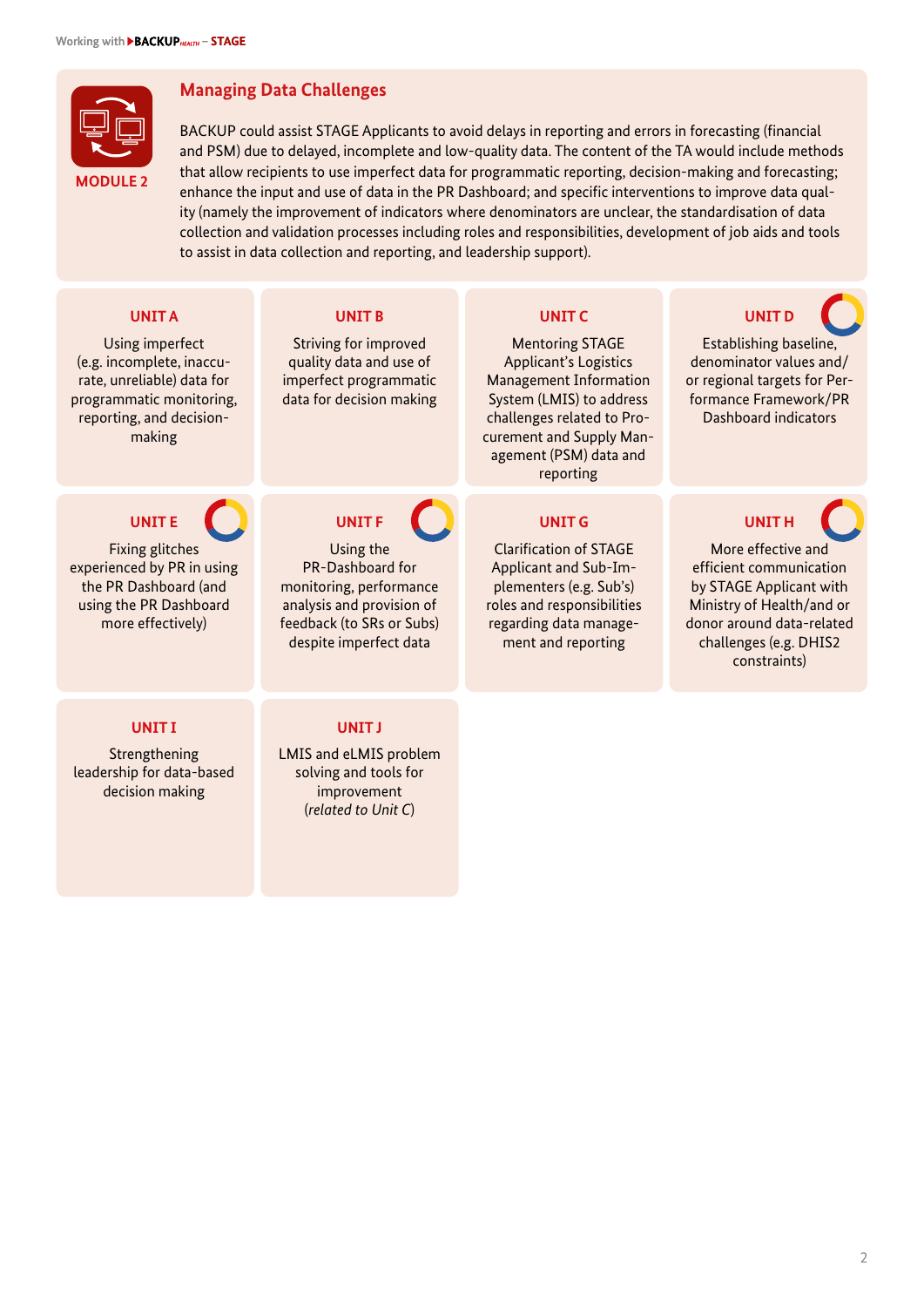

## **Strengthening financial management**

STAGE can support STAGE Applicants to minimize bottlenecks in financial management. The content of the TA would include clarification of roles and responsibilities and the establishment/adjustment of procedures including manuals and SOPs and adequate communication, accounting skills and leadership support. In addition, STAGE could support eligible PRs in developing a transition and action plan for re-assumption of fiscal responsibility from Fiscal Agent to PR.

| <b>UNITA</b><br>Planning for transition<br>of fiscal responsibility<br>from Fiscal Agent (FA) to<br><b>PR</b>                           | <b>UNIT B</b><br>Clarifying of roles<br>and responsibilities in<br>financial management by<br>PR and SRs | <b>UNITC</b><br><b>Communicating more</b><br>effectively and efficiently<br>with GF around financial<br>management issues   | <b>UNIT D</b><br><b>Communicating more</b><br>effectively and efficiently<br>between STAGE Applicant<br>and Sub-Implementer<br>around financial matters |
|-----------------------------------------------------------------------------------------------------------------------------------------|----------------------------------------------------------------------------------------------------------|-----------------------------------------------------------------------------------------------------------------------------|---------------------------------------------------------------------------------------------------------------------------------------------------------|
| <b>UNITE</b><br>Facilitating the revision of<br>financial procedure manu-<br>als and their adaptation to<br>distinct levels of capacity | UNIT <sub>F</sub><br>Strengthening leadership<br>for transparency in<br>financial management             | <b>UNIT G</b><br>Strengthening<br>accounting practice (in re-<br>sponse to GF management<br>actions and perceived<br>needs) | <b>UNITH</b><br>Strengthening fraud<br>awareness, prevention and<br>detection at STAGE Appli-<br>cant and Sub-implementer                               |



# **Distribution and Reporting at the Last Mile Level**

STAGE can assist the applicant to resolve last-mile distribution (LMD) challenges in ensuring the health products supply chain reaches all sites, including the most remote ones, and that high quality reporting/ data is submitted by these sites to enable effective national inventory management, forecasting and accountability.

#### **UNIT A**

Review of transport, distribution, and health facility reporting situation, challenges and options for grant-funded (and other programme-supported) health products

#### **UNIT B**

Development of LMD Plan and Reporting/Accountability Solutions

#### **UNIT C**

Development of Tools/Job Aids for monitoring and supportive supervision of sites, stock management reporting, and follow-ups to ensure LMD solutions are effective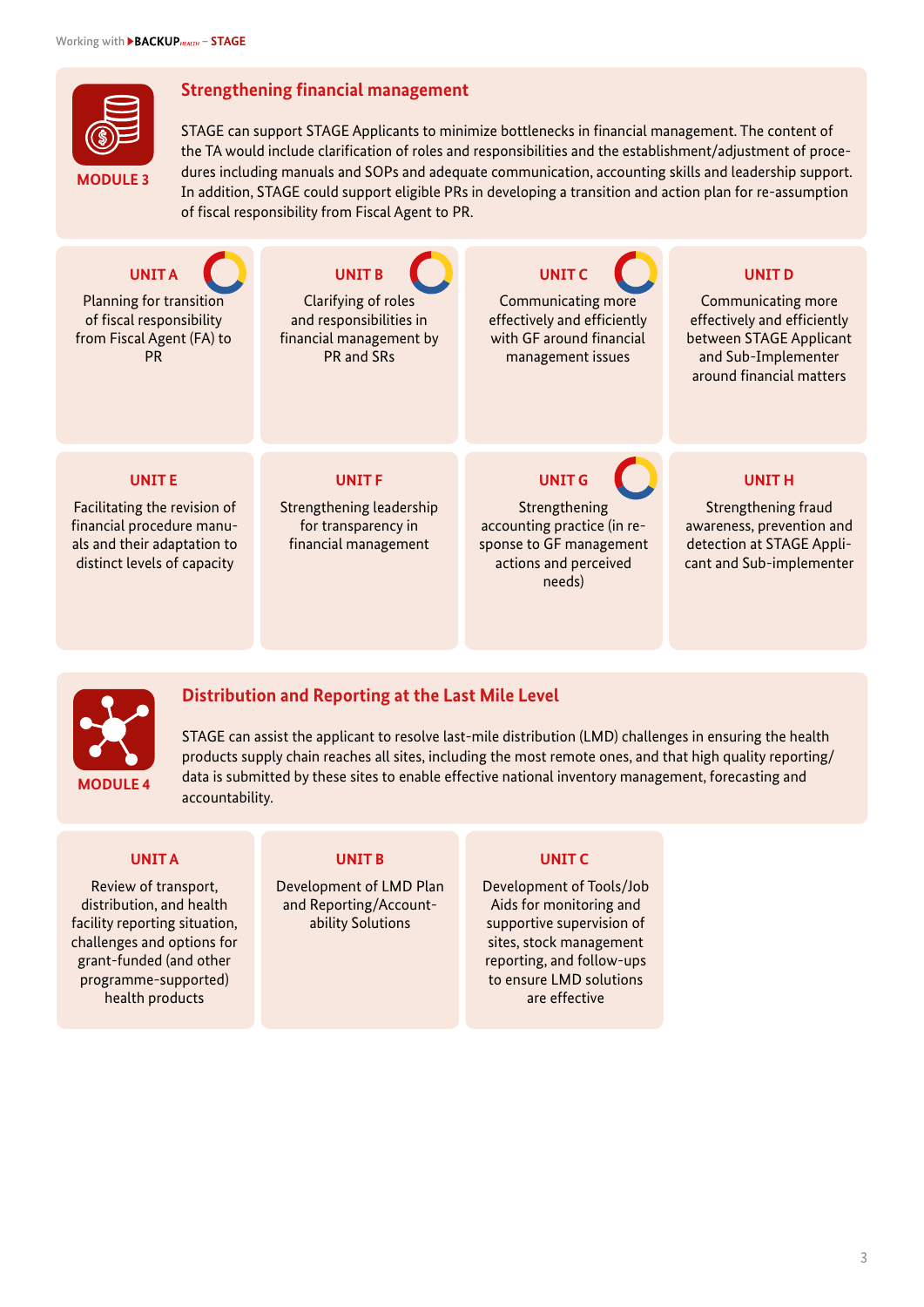

### **Improved availability and maintenance of laboratory commodities and equipment at all levels**

STAGE supports applicants in optimising their management of supply chains for laboratory commodities and diagnostic equipment by analysing supply chain problems, devising targeted solutions to overcome challenges and facilitating the efficient distribution of equipment across all levels of health programmes.

#### **UNIT A**

Situational Analysis, assessment of supply chain issues and challenges for labs; and prioritization of issues and opportunities for Improvement

## **UNIT B**

Developing solutions to ongoing laboratory supply chain challenges

#### **UNIT C**

Developing SOPs, tools and job aids, and related coaching, to resolve laboratory supply chain issues and improve laboratory supply chain management

## **UNIT D**

Planning and budgeting for regular dissemination and review of Laboratory Supply Chain tools, SOPs and job aids



**Guidance for effective PSM at health facilities, including at peripheral levels Objective**

STAGE applicants and their sub-implementers will be aided in optimising PSM at health facility level by improving the reception, handling and management of medical equipment in health facilities, introducing data management systems to track stocks as well as training staff members. Measures will be tailored to the specific needs of health facilities that have been identified to face major challenges in PSM in consultation with the STAGE application and health facility staff, including in remote areas.

# **UNIT A**

Situation analysis of health facility-level PSM challenges; devise plan and SOP for Programme Manager to address these



Mentoring and on-the-job coaching with targeted individuals and health facility sites facing PSM challenges

**UNIT C**

Tools development – Development of userfriendly guides, job aids, and other materials to guide personnel about good stock management practises, at the STAGE Applicant or Sub-Implementer and health facility level



Planning and budgeting for disseminating and follow-up of job aids and their sustained use in health facilities